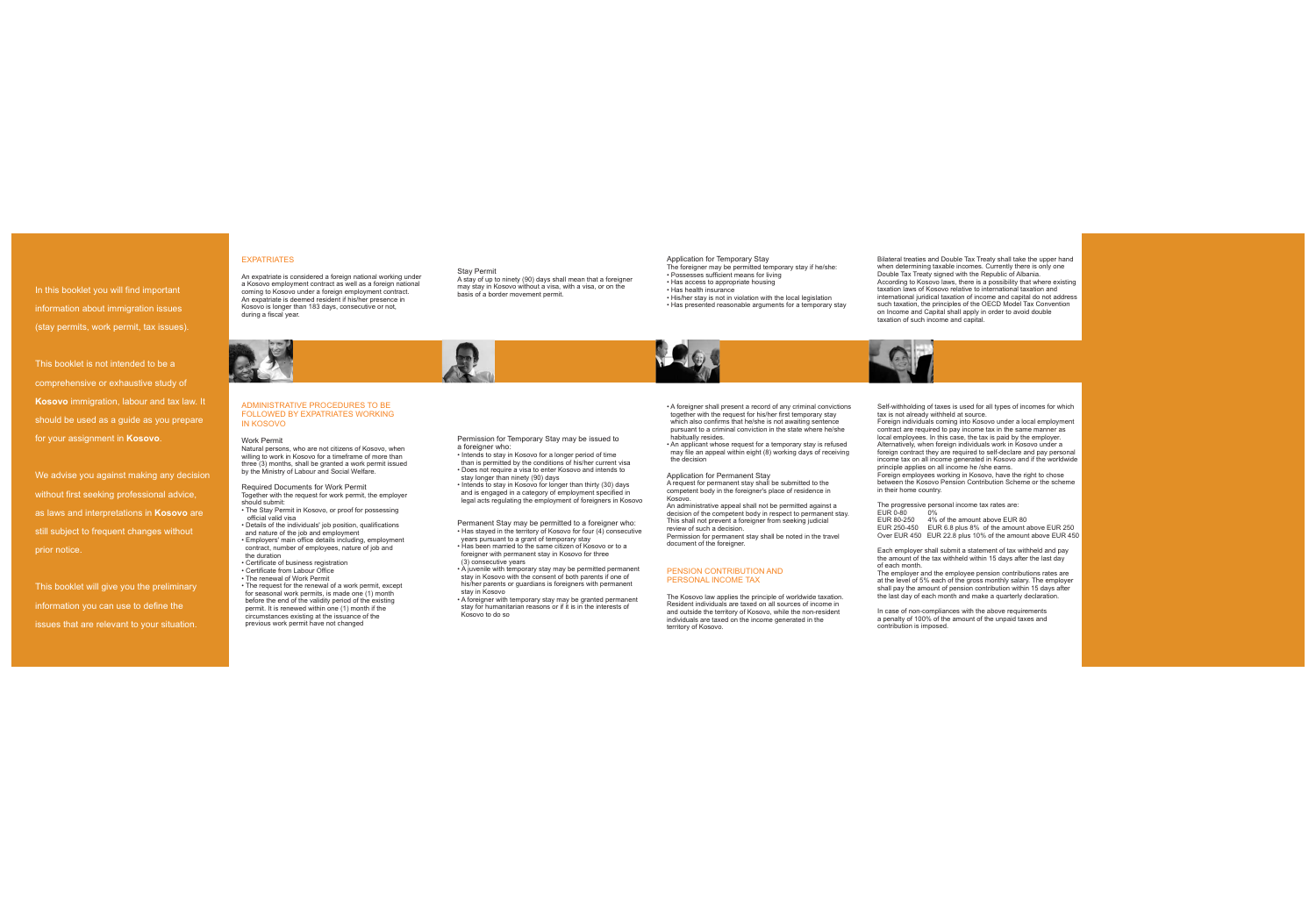

PRICEWATERHOUSE COPERS

经验

Insig Insurance Rruga "Mujo Ulqinaku" , Nr. 6, Prishtinë Tel: +381 (0) 38 249 900, Fax: +381 (0) 38 249 901

Sigma Insurance Rruga "Pashko Vasa" , Prishtinë Tel: + 381 (0) 38 246 301, Fax: + 381 (0) 38 246 302

Kosove e Re Insurance Rruga "Fehmi Agani" , Nr. 35, Prishtine. Tel: +381 (0) 38 229 893, Fax: +381 (0) 38 229 435

Sigal Uniqa Group Austria Insurance Rruga "UCK" , Nr.60, Prishtine Tel: +381 (0) 38 240 241, Fax: +381 (0) 38 240 241

Dardania Insurance Rruga "Sylejman Vokshi" , Nr. 4, Prishtinë Tel: +381 (0) 38 244 080, Fax: +381 (0) 38 244 081

Demographics<br>Population: 2.098 million Language: Albanian, Serbian, English

Official name: Republic of Kosovo<br>Total area: 10,887 km² Borders: In the southwest it is bordered by Albania, in the west by Montenegro, in the north by Serbia and in the east and southeast by Macedonia. Capital: Pristina Geography

Dukagjini Insurance Rruga "Nëna Terezë" , Nr. 33, Prishtinë Tel: +381 (0) 38 225 385, Fax: +381 (0) 38 225 384



Siguria Insurance Rruga "Luan Haradinaj" , Prishtinë Tel: +381 (0) 38 248 848, Fax: +381 (0) 38 248 850

#### BRIEF COUNTRY INFORMATION

GDP: EUR 3,795 million GDP per capita: EUR 1,809 Currency: EURO Key economic indicators (2008)

Annual Inflation: 2.4 % Exports: EUR 440 million Imports: EUR 2,220 million

© 2009 PricewaterhouseCoopers. All rights reserved. PricewaterhouseCoopers refers to the network of member firms of PricewaterhouseCoopers International Limited, each of which is a separate and independent legal entity. \*connectedthinking is a trademark of PricewaterhouseCoopers LLP (US).

ProCredit Bank Rruga "Nëna Terezë" , Nr. 16, Prishtinë Tel: +381 (0) 38 555 777, Fax: +381 (0) 38 248 777

Raiffeisen Bank Rruga "UÇK" , Nr. 51, Prishtinë Tel: +381 (0) 38 22 22 22 142 , Fax: +381 (0) 38 20 30 11 30

Banka Kombëtare Tregtare Qyteza Pejton, Rruga "Kosta Novakoviç", Nr. 9, Prishtinë Tel: +381 (0) 38 222 910, Fax: +381 (0) 38 222 907

#### USEFUL INFORMATION Banking/Insurance

NLB Prishtina Bank Rruga "Rexhep Luci" , Nr. 5, Prishtinë Tel: +381 (0) 38 234 111, Fax: +381 (0) 38 246 189

Economic Bank Rruga "Migjeni" , Prishtinë Tel: +381 (0) 38 225 353, Fax: +381 (0) 38 225 454

TEB Bank Rruga "Agim Ramadani", Nr. 15, Prishtinë Tel: +381 (0) 38 230 000, Fax: +381 (0) 38 224 699

Bank for Business Rruga "UÇK", Nr. 41, Prishtinë Tel: +381 (0) 38 244 666, Fax: +381 (0) 38 656 657

#### REAL ESTATE AGENCIES

Prishtina Property Rruga "Edit Durham" , Prishtine Tel: +377 (0) 44 130 615, Fax: +381 (0) 38 244 898

Rubin Invest Rr."Ahmet Kaciku" Nr.1, Ferizaj +381 (0) 290 320 995

Eco Impex Rr."Fehmi Agani" 9/1, Prishtine +381 (0) 38 249 263

Contact details

PricewaterhouseCoopers Kosovo Mujo Ulqinaku No. 5, Ap. 4, Qyteza Pejton 10 000 Prishtina, Kosovo

Tel: +381 (0) 38 722 555 Fax: +381 (0) 38 722 276

Laura QORLAZE Country Director/Tax Director laura.qorlaze@al.pwc.com

Loreta PECI Senior Tax Manager loreta.peci@al.pwc.com

#### INTERNATIONAL SCHOOLS

American University of Kosovo Gërmia Campus Rr. "Nazim Gafurri" , Nr. 21, Prishtinë Tel: +381 (0) 38 518 542, Fax: +381 (0) 38 518 458

Royal University Iliria Rruga "Gazmend Zajmi" , Nr. 75, Prishtinë Tel: +381 (0) 38 233 951, +377 44 505 507



University for Business and Technology Lagja Kalabria, Prishtinë Tel: +381 (0) 38 541 400, Fax: +381 (0) 38 542 138